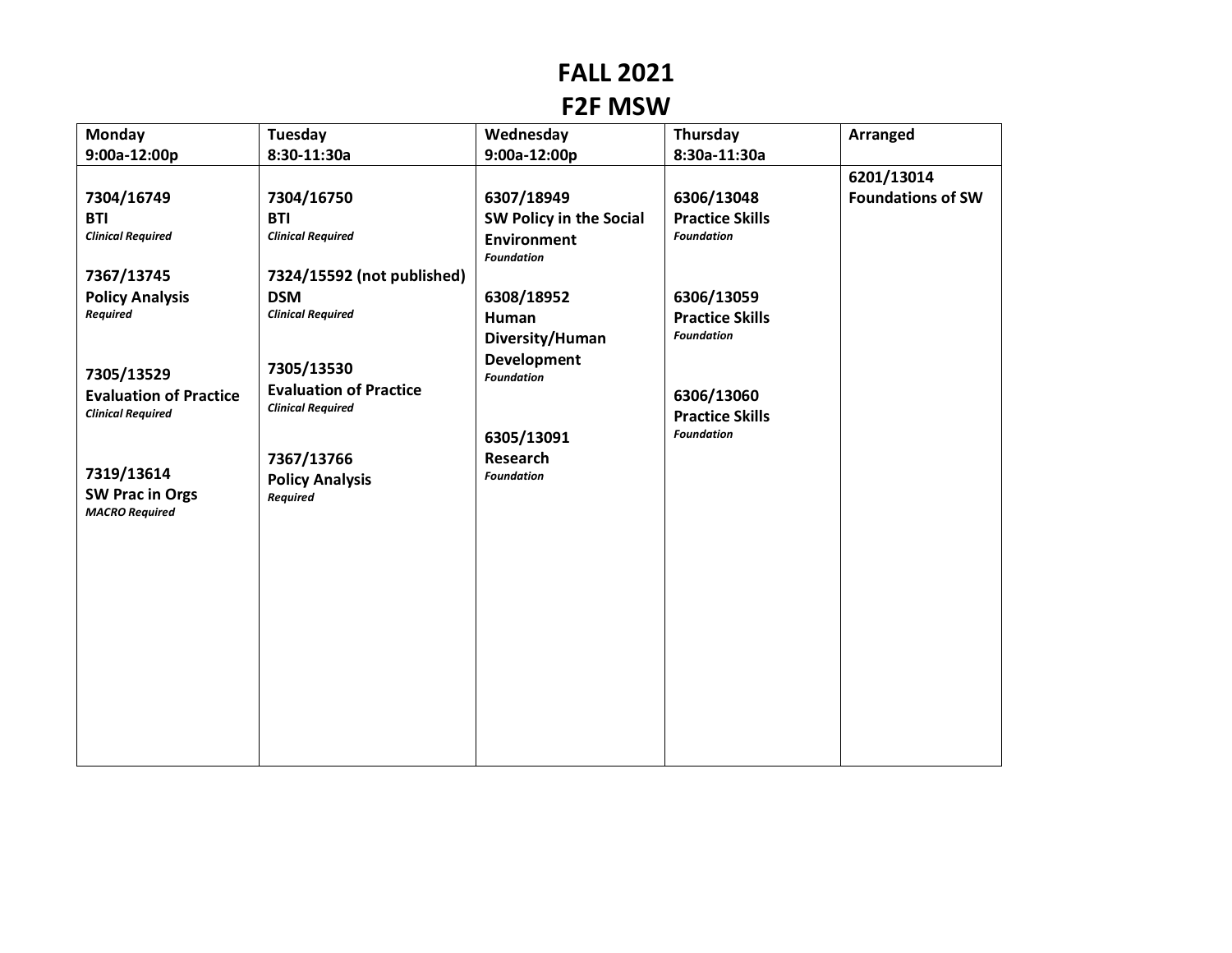| <b>MONDAY</b>                                                                                                                                                                                                                                                                           | <b>TUESDAY</b>                                                                                                                                                                                                                                                                                                        | <b>WEDNESDAY</b>                                                                                                                                                                                                                | <b>THURSDAY</b>                                                                                                                                                                                                                    |  |
|-----------------------------------------------------------------------------------------------------------------------------------------------------------------------------------------------------------------------------------------------------------------------------------------|-----------------------------------------------------------------------------------------------------------------------------------------------------------------------------------------------------------------------------------------------------------------------------------------------------------------------|---------------------------------------------------------------------------------------------------------------------------------------------------------------------------------------------------------------------------------|------------------------------------------------------------------------------------------------------------------------------------------------------------------------------------------------------------------------------------|--|
| $1:00-4:00p$                                                                                                                                                                                                                                                                            | 1:00-4:00p                                                                                                                                                                                                                                                                                                            | $1:00-4:00p$                                                                                                                                                                                                                    | $1:00-4:00p$                                                                                                                                                                                                                       |  |
| 7318/16781<br><b>CBI</b><br><b>Clinical Required</b><br>7305/13744<br><b>Evaluation of Practice</b><br><b>Clinical Required</b><br>Required<br>7367/15593<br><b>Policy Analysis</b><br><b>Required</b><br>7335/17713<br><b>SW Pracin</b><br><b>Communities</b><br><b>Macro Required</b> | 7305/13743<br><b>Evaluation of Practice</b><br><b>Clinical Required</b><br>7304/16751<br><b>BTI</b><br><b>Clinical Required</b><br>7347/18969<br><b>Practice &amp;</b><br>Interventions in<br><b>Schools</b><br>Elective<br>7310/18968<br><b>Program Planning &amp;</b><br><b>Evaluation</b><br><b>Macro Required</b> | 6308/18953<br><b>Human Diversity/Human</b><br><b>Development</b><br><b>Foundation</b><br>6307/18950<br>SW Policy in the Social<br><b>Environment</b><br><b>Foundation</b><br>6305/13092<br><b>Research</b><br><b>Foundation</b> | 6305/13093<br><b>Research</b><br><b>Foundation</b><br>6307/18951<br>SW Policy in the<br><b>Social Environment</b><br><b>Foundation</b><br>6308/18954<br><b>Human</b><br>Diversity/Human<br><b>Development</b><br><b>Foundation</b> |  |
|                                                                                                                                                                                                                                                                                         |                                                                                                                                                                                                                                                                                                                       |                                                                                                                                                                                                                                 |                                                                                                                                                                                                                                    |  |